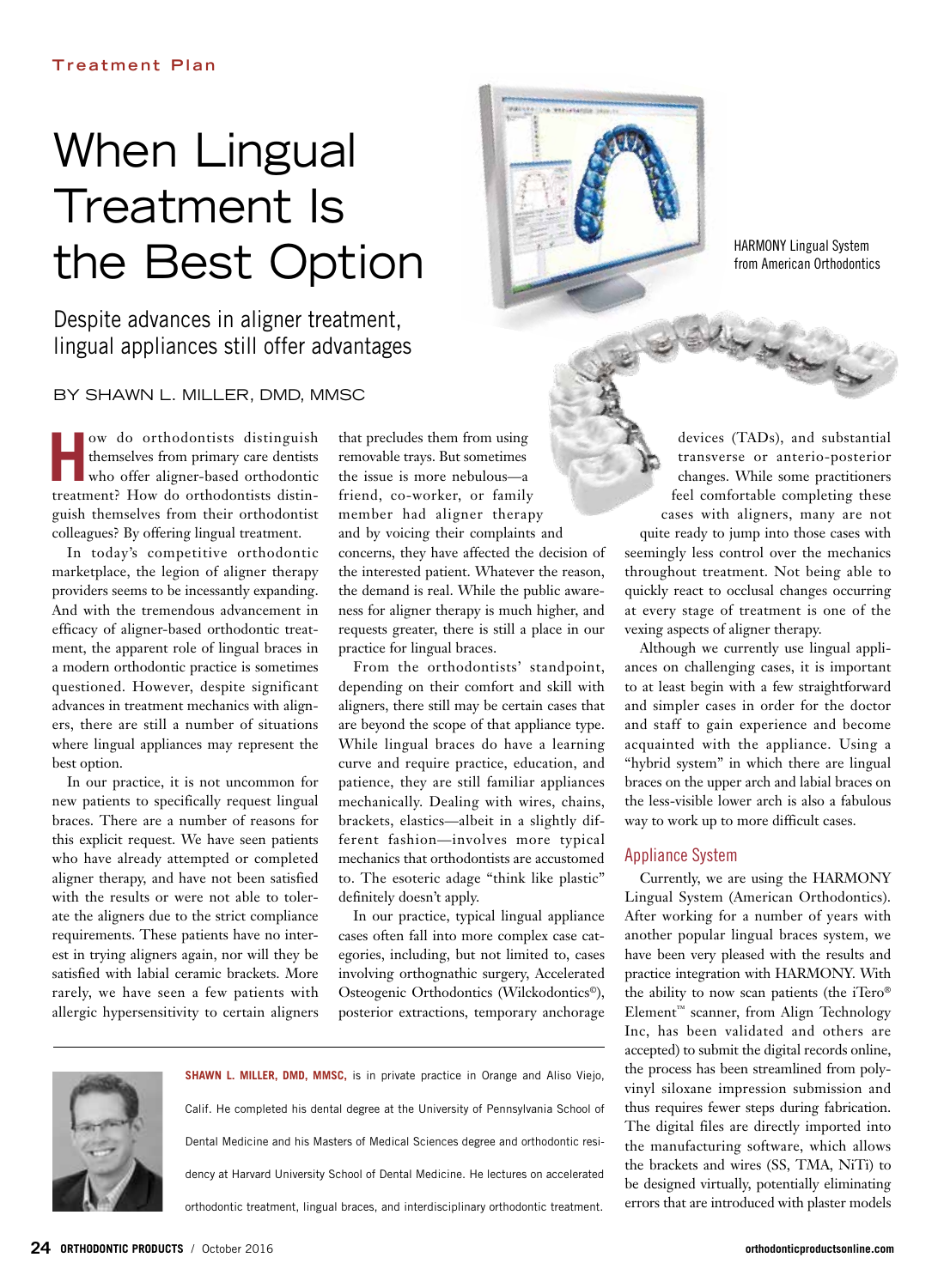# **Treatment Plan**









Figure 1B (i-iii): Palatal para-median indirect anchorage with 21 x 25 SS wire bonded to mesial of first molars.

and light scanning. Once lab technicians complete the setup, the orthodontist is able to direct any desired changes to the occlusion, teeth positions, interproximal reduction, and arch forms using a virtual 3D setup. Any extra torque can also be prescribed and built into any bracket, as well as auxiliary tubes and sheaths.

Probably the two most important aspects of the HARMONY System, which were critical in our decision to switch, were the self-ligation brackets and the edgewise brackets. The self-ligating brackets are very simple to master, easy to delegate, and familiar to orthodontic assistants. Lingual elastomeric ties, steel ties, and other complex ties (lasso ties, double overties, co-ligation, etc) were time-consuming and difficult for the staff to master clinically. It was also complicated for the staff to fully understand when and why certain ties were being used, therefore requiring constant doctor input. The HARMONY System's self-ligating brackets require very little special supervision, because there are no complex "tie-in" protocols. The other substantial advantage was the edgewise slot, in comparison to the vertical (ribbon-wise) slot in other systems. I find that the edgewise slot offers superior transverse control, anterior tip control, and posterior rotation control. There are very few modern labial orthodontic systems that use a vertical slot, which is a testament to the



Figure 1C: Palatal indirect anchorage with ligature tie to first molar bracket. advantages of the edgewise slot.

## Cases

In the clinical photos shown here, I wanted to explore some advanced auxiliaries and mechanics used in lingual cases in order to achieve optimal results. This should appeal to the more proficient lingual clinician, but will also show any novice lingual provider what the system is capable of.

# *Using Temporary Anchorage Devices (TADs) Palatal*

In the maxilla, the consensus area of choice for TADs is in the palate. It offers superior retention in a low-risk area, with extreme ease of placement. There are a variety of applications and possible utilizations from this position. For extraction cases needing absolute or enhanced anchorage, the TADs can be placed in a number of

positions for either indirect (Figure 1) or direct (Figure 2, page 28) anchorage. The TADs can be attached indirectly using composite or steel ties, and can be placed in a midline or para-median position, or into the palatal alveolar ridge. Alternatively, the TADs directly can retract individual teeth by attaching elastic chains to bracket hooks or they can retract the entire anterior segment utilizing crimpable archwire hooks. A very common secondary application of palatal miniscrews is for posterior intrusion (Figure 3, page 28). With or without a transpalatal support bar (attached with sheaths custom built into the lingual bracket), the TADs can directly be attached to individual teeth or the archwire with elastic chain or nitinol coils. The forces can be directed slightly anterior or posterior as needed, and can also differ on each side. Controlling torque and tip on the molars can be accomplished either with archwire adjustments chairside, prescribing the custom wires/brackets with additional torque compensation, or adding buccal TADs to counteract palatal tipping.

# *Using Temporary Anchorage Devices (TADs) Buccal*

Of course, TADs can be placed for anchorage as well in the buccal regions of the maxilla and mandible (Figure 4, page 28). Although the patient may object to the "visibility" of the TAD, this initial objection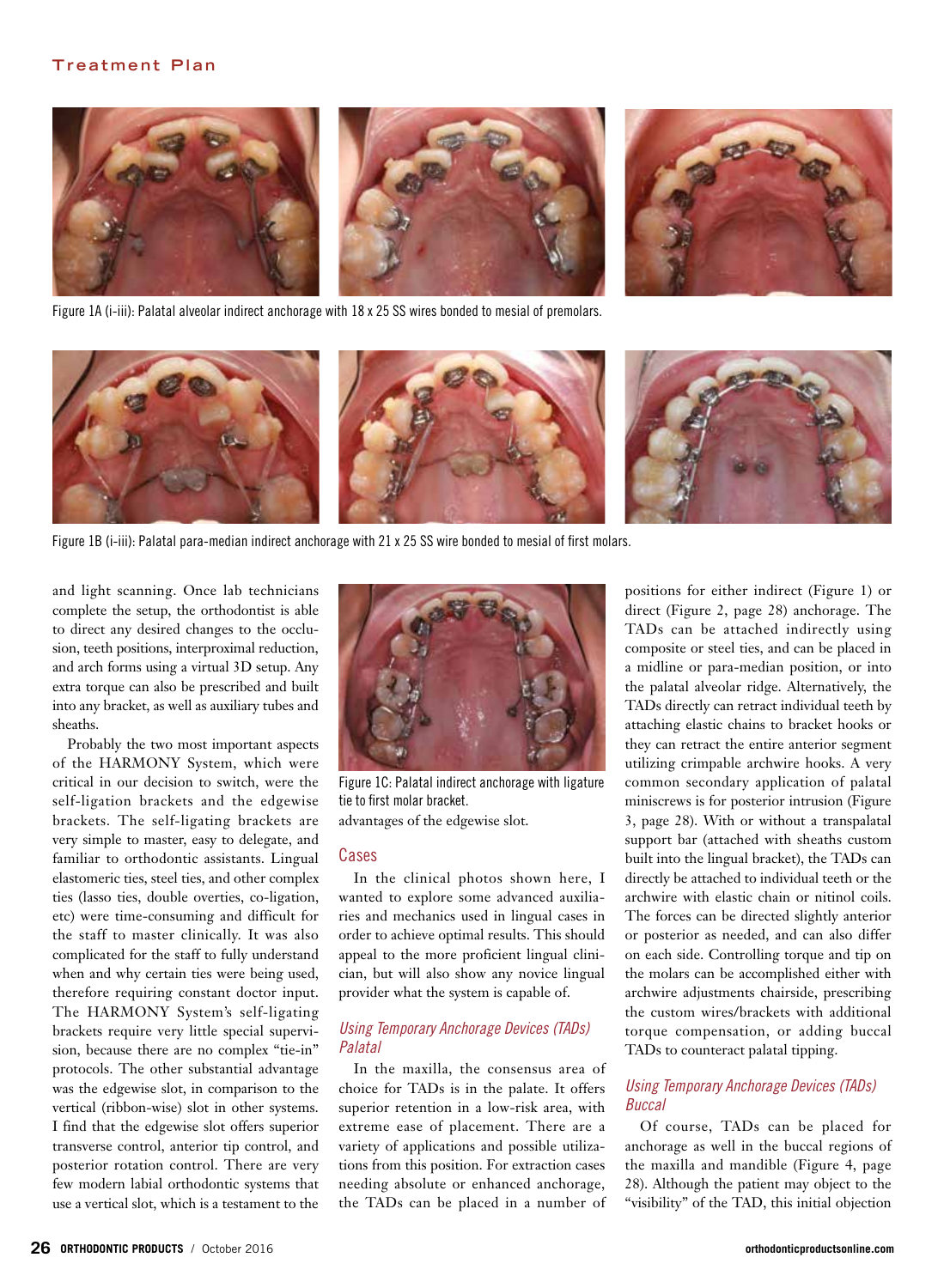# **Treatment Plan**



Figure 2. Palatal alveolar direct anchorage with elastomeric chains directly to cuspid hooks for retraction. Once the anteriors were aligned, crimpable hooks were placed distal to the canines on the archwire and en masse retraction (with a slight intrusive vector) was started.



Figure 3: Palatal direct intrusion with elastomeric chains to the 17 x 25 SS archwire and bracket. Two chains on the left for increased intrusive force. A TPA bar is used for stabilization, which is inserted into custom sheaths on the molar bands.



Figure 4A: Mandibular indirect buccal anchorage for molar protraction using composite buttons. A lingual chain is also being used simultaneously with the lingual appliance system to prevent arch bowing and unwanted tooth rotations.



Figure 4B: Maxillary indirect buccal anchorage using a 18 x 25 SS wire bonded to facial of second premolar. Elastomeric chains are being used both on the buccal and lingual for balancing of forces.



Figure 4C (i-ii): Maxillary direct buccal anchorage using elastic forces to close the posterior open bite (note the hybrid system, with labial lower braces and lingual upper braces).

tends to wane after explaining the reasoning and efficiency gained by using skeletal anchorage. As stated above, in the maxilla, the palatal is the principal location, but if the palatal is not feasible, the buccal can be used for direct or indirect anchorage. In the mandible, lingual placement is difficult, uncomfortable for the patient, and very unstable. Therefore, buccal placement is the most typical location, including the buccal shelf. The mandibular retromolar sites are also common. Similar to applications with palatal TADs, mechanically the miniscrews can be used for intrusion, enhanced anchorage, or

to help with elastic forces when used either directly or indirectly.

#### *Surgical Cases*

With orthognathic surgery, lingual braces are an excellent choice, as with any custom appliance. The postsurgical occlusal result can be visualized in the 3D virtual simulation, which allows for precise planning for optimal outcomes. The presurgical setup becomes very efficient, and postsurgical finishing can commence without delay (compared to ordering new aligners for finishing). The main dilemma becomes how the surgeon



Figure 5A: Postsurgical stabilization with composite labial buttons and elastic forces. Lingual braces are on both arches. This was a single jaw, single piece maxillary LeFort advancement.



Figure 5B: Postsurgical stabilization with partial labial braces and elastic forces. Again, lingual braces are on both arches. Labial wires were planned, but ultimately not needed.



Figure 5C: Postsurgical finishing with partial maxillary braces and a 16 x 22 SS archwire. This is a hybrid setup (lingual maxillary appliance and labial mandibular appliances). The labial wire was used to help establish arch form and stabilize the arch after a multipiece maxillary LeFort 1 procedure.



Figure 6: Rapid Alveolar Expansion (RAE) with an expansion screw fabricated to fit custom lingual sheaths attached to first molar bands. This adult patient had Wilckodontics to facilitate expansion.